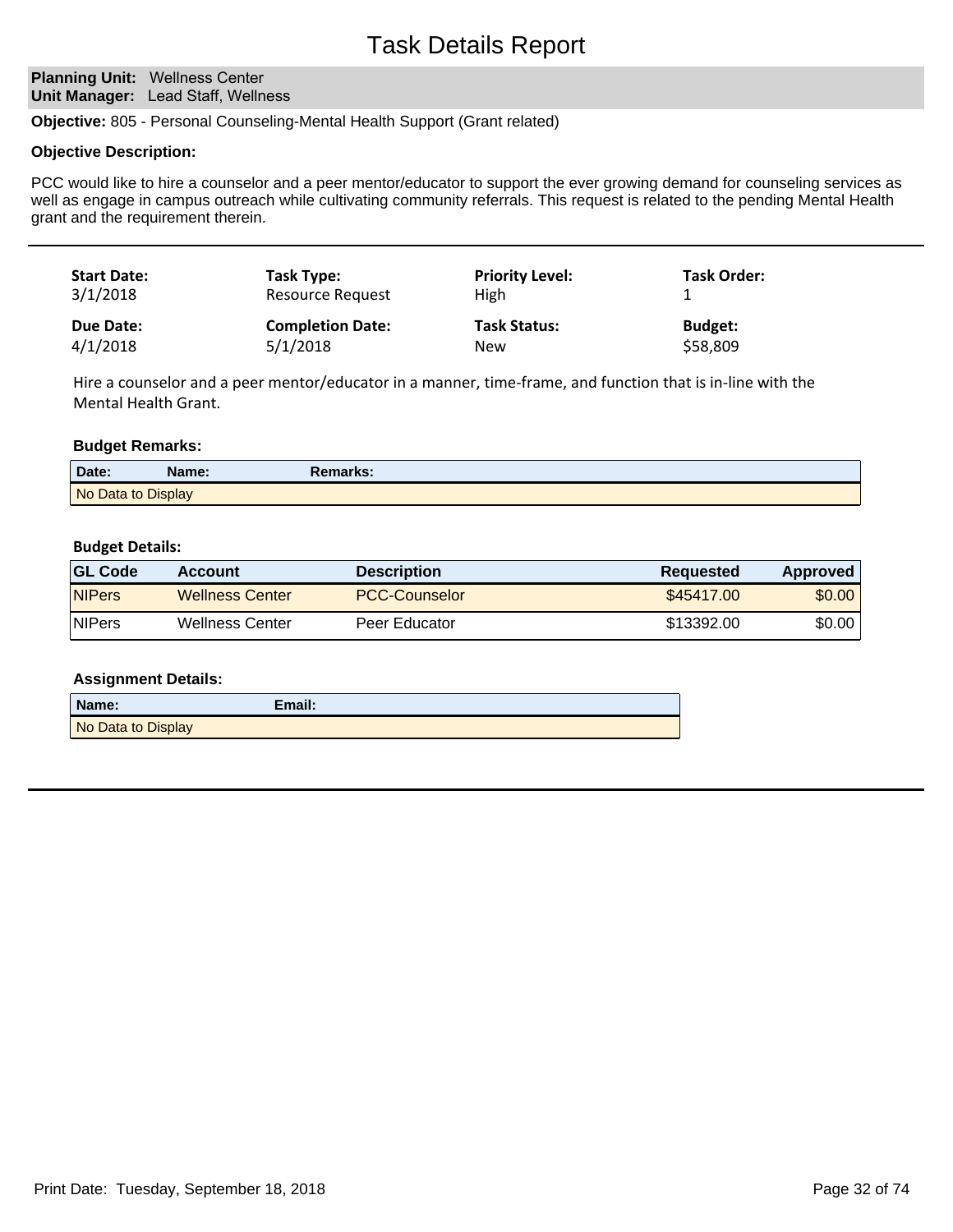# Task Details Report

## **Planning Unit: Wellness Center Unit Manager:** Lead Staff, Wellness

**Objective:** 806 - DRC-Alternative Media-Support for Students with Disabilities

### **Objective Description:**

This request is for Livescribe Smart Pens and notebooks, which will be used by those of our students with certain note-taking related accommodations. The Disability Resource Center is currently out of Smartpens, and have a wait-list of students that have been approved for them this semester.

| <b>Start Date:</b> | Task Type:              | <b>Priority Level:</b> | Task Order:    |
|--------------------|-------------------------|------------------------|----------------|
| 3/1/2018           | Resource Request        | High                   |                |
| Due Date:          | <b>Completion Date:</b> | <b>Task Status:</b>    | <b>Budget:</b> |
| 3/15/2018          | 4/9/2018                | New                    | \$3,940        |

Provide students with the proper accommodations related to there specific need and necessary support. Eliminate the current wait list by providing the necessary amount of supplies and equipment (Smartpens and notebooks).

## **Budget Remarks:**

| Date:              | Name: | <b>Remarks:</b> |
|--------------------|-------|-----------------|
| No Data to Display |       |                 |

## **Budget Details:**

| <b>GL Code</b> | <b>Account</b>         | <b>Description</b>                                | <b>Requested</b> | Approved  |
|----------------|------------------------|---------------------------------------------------|------------------|-----------|
| <b>Supply</b>  | <b>Wellness Center</b> | 2GB Echo Smartpen                                 | \$3580.00        | \$3580.00 |
| Supply         | <b>Wellness Center</b> | Single Subject Notebook, 4-Pack<br>$(Series 5-8)$ | \$360.00         | \$360.00  |

## **Assignment Details:**

| Name:              | Email: |
|--------------------|--------|
| No Data to Display |        |